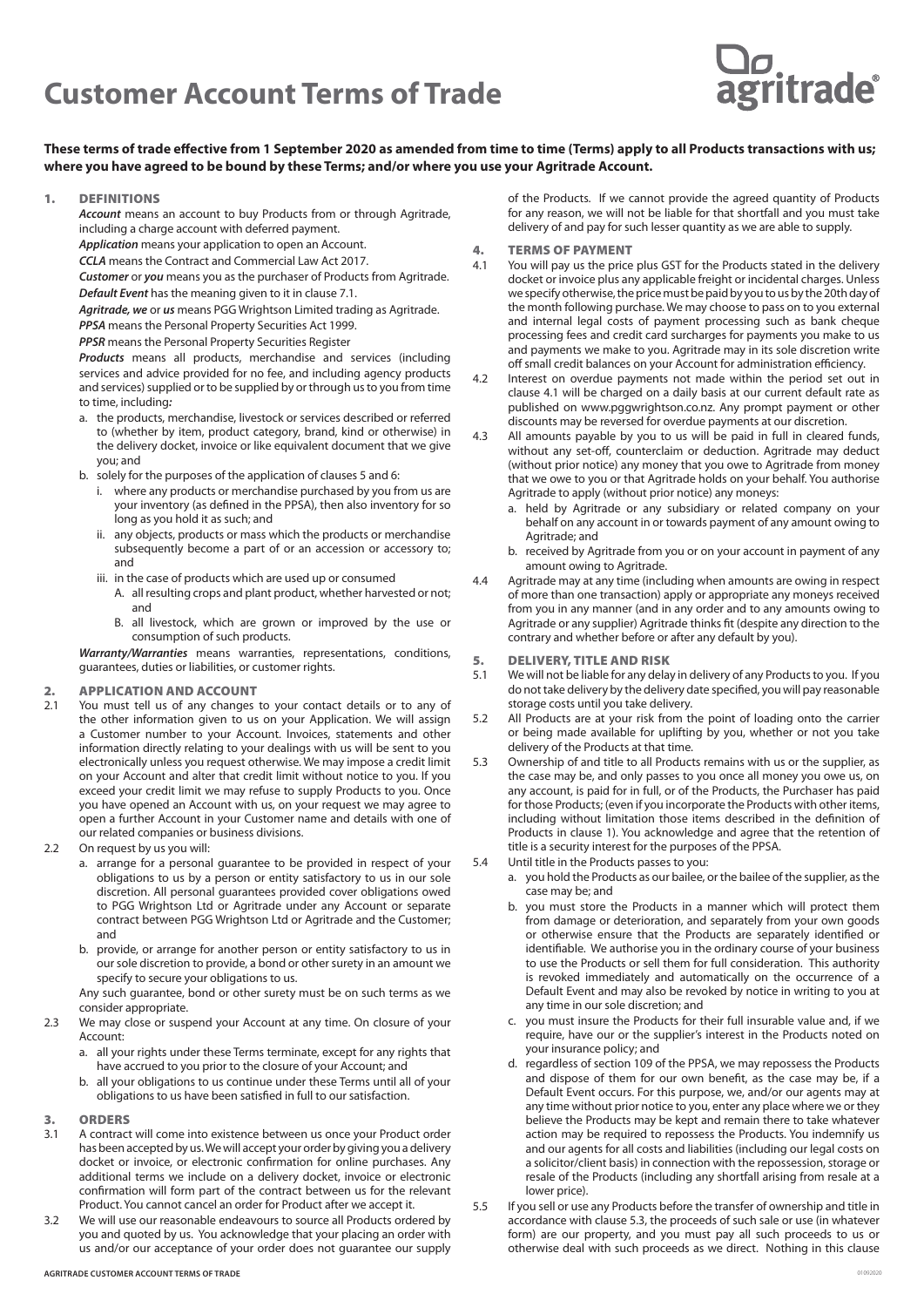can be construed as authorising any dealing by you with the Products, unless we permit. We may sue you for the purchase price even where ownership of the Products has not passed to you.

## 6. PERSONAL PROPERTY SECURITIES ACT 1999<br>6.1 Where your Account with us is a charge account with

- Where your Account with us is a charge account with deferred payment, you and each guarantor hereby charge in favour of us all your present and after-acquired property on the terms contained in the Auckland District Law Society form of General Security Agreement current at the time of signing the Application. For all accounts you also grant to us a specific security interest in all Products (and all proceeds) supplied or to be supplied by or through us and in any objects, products or mass which the Products subsequently become a part of or an accession or accessory to, so as to secure all payments under these Terms and all moneys owing by you to us from time to time. You will do all things necessary so as to enable us to register financing statements on the PPSR, and to ensure the specific security interest is a first ranking perfected security interest over the Products and any proceeds. We may register a security interest on the PPSR in our name as secured party even where we are acting as an agent.
- 6.2 If the Products the subject of the security interest subsequently become part of some other product or mass, then nothing in these Terms can be construed as limiting the application of sections 82 to 86 of the PPSA. Nothing in section 114(1)(a), 120(1), 122, 133 or 134 of the PPSA applies. Your rights in sections 116, 120(2), 121, 125 to 127,129 and 131 of the PPSA do not apply.
- 6.3 You waive your right under section 148 of the PPSA to be given a copy of any verification statement in relation to any financing statement or financing change statement that we may register. The security interests granted by you take effect as a transfer of any accounts receivable or chattel paper, which are the proceeds of Products.
- 6.4 We may use the benefit of any security interest, security agreement, encumbrance, charge or mortgage given by you or any guarantor or other grantor of surety to us to secure payment and performance of your obligations under these Terms. You will not without our prior written consent grant any lien or security interest over the Products to any other party whatsoever nor commit any act or omission that would give any other party a security interest over those Products until all such Products are paid for in full.

#### 7. DEFAULT EVENT

- 7.1 Default Event means any of the following which occurs without our prior written consent:
	- a. You fail to comply with these Terms, or any other contract with us, including failing to pay us on time or exceeding your approved credit limit; or
	- b. we reasonably believe that you are unlikely to be able to pay any sums owing to us or a supplier of Products, or you become insolvent, bankrupt or go into receivership or liquidation; or
	- c. information you have given us, or which is given to us on your behalf, is untrue, misleading or deceptive in a material respect or otherwise in a way that is material to us in our sole discretion; or
	- d. you no longer carry on business or threaten to cease carrying on business; or
	- e. where you are a company, trust or other organisation, your ownership or effective control is transferred; or
	- f. the nature of your business is materially altered; or
	- g. any guarantor or other grantor of surety of your obligations under these Terms is in default with us, or the events in this clause apply to them; or
	- h. if at any time in our view any Products are at risk.
- 7.2 If a Default Event occurs then without prejudice to our other remedies:
	- a. we will be entitled to suspend or cancel all or any part of any contract that we have with you which remains unperformed; and
		- b. we may suspend or terminate the supply of Products to you and any of our other obligations to you under these Terms; and
		- c. all amounts outstanding by you under any contract between us and under your Account, will, whether or not due for payment, immediately become due and payable; and
		- d. you irrevocably give us and our agents without prior notice licence to enter any place or premises where we or they believe the Products may be kept and remain there to take whatever action may be required to repossess the Products. You indemnify us and our agents for all costs and liabilities (including our costs on a solicitor/client basis) in connection with the repossession, storage or resale of those Products (including any shortfall arising from resale at a lower price); and
		- e. we may enforce any security interest or other security granted to us which secures your obligations to us; and
		- f. we may (without your consent) appoint a receiver in respect of any Products and any receiver is authorised to do anything referred to in these Terms and otherwise to exercise all rights and powers conferred on a receiver by law; and
		- g. we may sell or dispose of any Products in such a manner and generally on such terms and conditions as we think fit and apply the proceeds derived in or towards payment of the moneys owed to us, and in each case, otherwise do anything you could do in relation to those Products.

h. charge interest on any amount outstanding, whether or not such amount is overdue, on a daily basis at our current default rate as published on our website, www.pggwrightson.co.nz. Any prompt payment or other discounts may be reversed for overdue payments at our discretion.

Neither we nor the third party supplier of Products will be liable to you for any loss or damage you suffer because of our or their exercise of any rights, powers or remedies that are available to us or them after the occurrence of a Default Event, including under this clause.

7.3 Agritrade's rights, powers and remedies provided for in these Terms are in addition to, do not limit or exclude (or otherwise adversely affect), any right, power or remedy provided to us by law including under Part 3, subpart 4 of the CCLA unless expressly stated. Agritrade can elect in its sole discretion whether these Terms or any law inconsistent with these Terms applies, to the extent such law may be contracted out of.

#### 8. PRIVACY

8.1 We will only use your personal information for purposes permitted by law including relating to your dealings with us. You agree to us using your information to assess your credit worthiness and direct marketing, and you agree to us disclosing your information to be used by credit reporting agencies. Where you are a company or trust Agritrade has the right to undertake credit assessment over your directors, shareholders or trustees. You authorise us to release your personal information to third parties for these purposes. You can inspect and correct your personal information held by us.

# **9. RETURNS**<br>9.1 Subject to

- Subject to clauses 9.2 and 9.3, if you are not satisfied with the Products provided by us for any reason, you can return the Products (other than services) to us within 30 days of your taking delivery of the Products.
- 9.2 Products (other than services) can only be returned to us if:
	- a. they do not require refrigeration, and/or are not close to any expiry date (as determined by us).
	- b. they are not custom-made or procured for you (seed that you have ordered to be supplied in a blended, coated or treated form will be deemed to be custom-made unless we agree otherwise) and form part of our usual stock-in-trade.
	- c. they were supplied to you in packaged and sealed form and not in bulk, and are returned in that original packaging and unopened, and include all accessories.
	- d. we are satisfied that their condition has not deteriorated and you pay for their return.
	- e. you provide evidence of purchase from us, to our satisfaction.

We may choose to either credit your Account or debit card depending on how you paid for the goods, or provide you with a Agritrade credit voucher for a sum equal to the cost of the Product, less handling and delivery.

9.3 Clause 9 sets out your sole rights to return Products. If goods are defective, clause 10.1 applies. Products sold by Agritrade as agent for any other party may not under any circumstances be returned except as required by law.

#### 10. AGRITRADE WARRANTIES

- 10.1 If due solely to Agritrade's act, omission or negligence, any Product is defective or does not materially conform to our description, we will at our option:
	- a. repair or replace it; or
	- b. pay compensation to a maximum amount that does not exceed twice the purchase price of the specific product.
- 10.2 To the extent permitted by any contract for supply entered into between Agritrade and a third party supplier of the relevant Products, Agritrade will pass through or assign to you the rights to, and benefit of, any supplier warranties, indemnities and associated remedies (whether contained in such contract of supply or any statute) provided by that third party supplier in relation to those Products. All other statutory and other implied Warranties to be given, made, performed or met by Agritrade, including those in Part 3 of the CCLA, are negated and excluded to the fullest extent that it is lawful for us to do so. Other than as required by law, we give no Warranty concerning any Product's description, condition, unencumbrance, quality or fitness for any purpose. In particular, no Warranty is made concerning any sprays, chemicals or plant/seed matter. It is your responsibility to satisfy yourself as to the condition and quality and fitness for purpose of the Products and the Purchaser accepts the Products on this basis.
- 10. 3 For the avoidance of doubt, no clause in these Terms excludes or limits any benefit of, any supplier warranties, indemnities and associated remedies (whether contained in such contract of supply or any statute) provided by a third party supplier in relation to those Products including under section 12 of the CCLA.
- 11. LIABILITY
- 11.1 Clause 10.1 sets out your sole rights to compensation/remedies from us for any matter covered by these Terms. Except as set out in clause 10.1, neither we nor our agents will be liable in any way (including negligence, tort and equity) to you or to any other person in connection with this or any other contract or the supply or failure to supply any Products or the